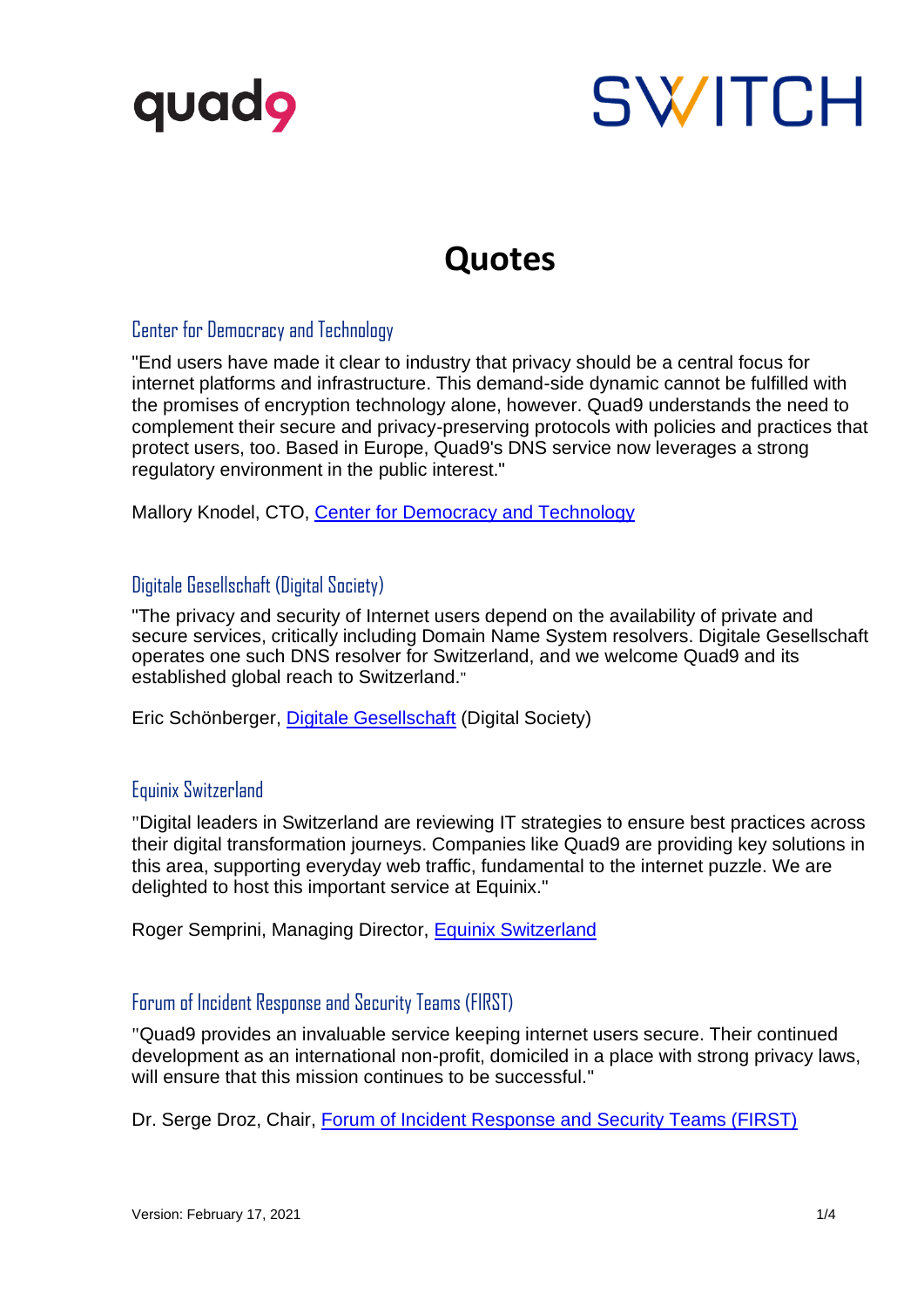



#### Internetstiftelsen

"Quad9's move to Switzerland is a welcome improvement in the world of public resolvers. This change of domicile makes Quad9's commitment to privacy clear: their policies are now bound by the strength of Swiss law. We welcome you to your new home in Europe, Quad9!"

Ulrich Wisser, Senior DNS Expert at the [Swedish Internet Foundation](https://internetstiftelsen.se/en/)

#### International Association of Privacy Professionals (IAPP)

"I'm really impressed by the privacy architecture of Quad9. In addition to providing great security as a DNS resolver, Quad9 doesn't collect or retain personal data. Now, it is relocating to Switzerland, where it will become subject to the rigors of Swiss data protection law, which is similar to GDPR. In addition, it obtained findings of law from the Swiss government whereby it won't be required to retain personal information, nor will it be subject to requests from law enforcement or national security."

Omer Tene, Vice President and Chief Knowledge Officer, *International Association of* [Privacy Professionals \(IAPP\)](https://iapp.org/)

# International Telecommunication Union (ITU)

"This step by Quad9 is a good example of what may need to be done to increase confidence in the Internet globally. It also demonstrates the importance of all stakeholders playing their respective roles - technical community providing a robust technical solution, private sector enabling and supporting the model, and robust government regulation providing a trust-guarantee. A welcome addition to the Internet infrastructure."

Tomas Lamanauskas

Head of Corporate Strategy Division, [International Telecommunication Union \(ITU\)](https://www.itu.int/en/Pages/default.aspx)

#### NLnet Labs

"With its transparent privacy policy, board of directors of multiple stakeholders, and strong presence on six continents, Quad9 sets an example for public domain name services for the benefit of the common good. I am proud to be on the governing board of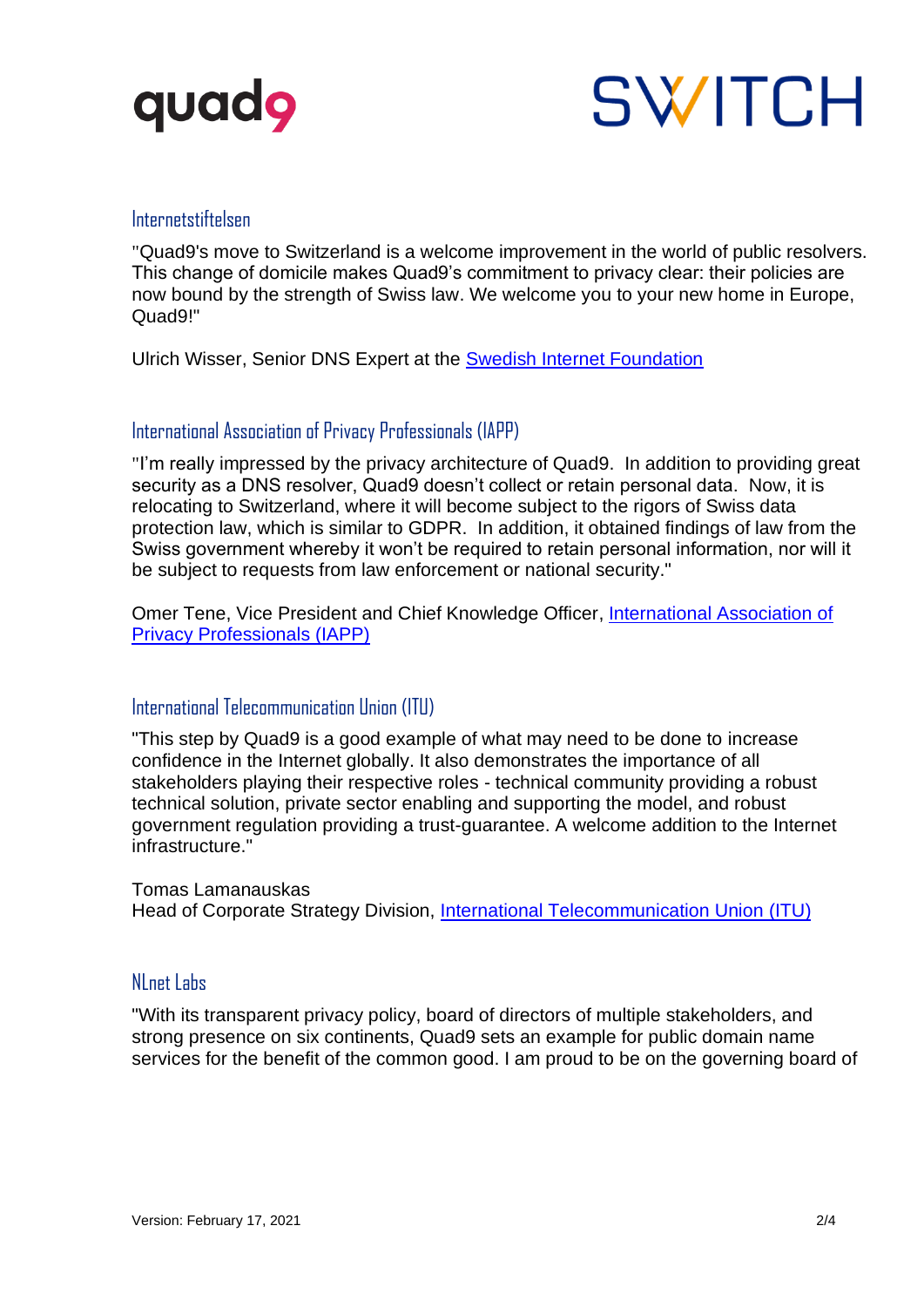



the Quad9 project during its important transition to European governance. This marks an important milestone for global privacy, with the protection of Swiss law and oversight now available to DNS users around the world."

Benno Overeinder, Director, [NLnet Labs](https://www.nlnetlabs.nl/)

# Open-Xchange

"As a European DNS vendor, we welcome Quad9's decision to relocate to Switzerland, providing a much needed GDPR-guaranteed public resolver. This proves that strong privacy laws actually attract business."

Vittorio Bertola, Head of Policy & Innovation, [Open-Xchange](https://www.open-xchange.com/)

#### **ProtonMail**

"Privacy matters, but is increasingly endangered. We're happy to have another major internet infrastructure provider joining the European tech ecosystem, illustrating again that privacy is the future for European tech."

Dr. Andy Yen, Founder and CEO [ProtonMail](https://protonmail.com/en/)

# RIPE

"Quad9's organizational move to Switzerland is important for the free and open internet because it provides much-needed geographic and legal diversity in the open DNS resolver space. It also shows that Quad9 is actively seeking to work within the legislative framework that best serves the privacy of its users.

I support the Quad9 open resolver because it puts the end user first and helps build a secure and private internet without collecting – and therefore without the possibility of commercializing – users' personal information. I believe Quad9's philosophy of openness and transparency in handling users' data resonates strongly with the core beliefs of our community."

Christian Kaufmann, chairman [RIPE](https://www.ripe.net/)

# The National Cyber Security Centre (NCSC)

"The National Cyber Security Centre (NCSC) of Switzerland supports the idea of conducting Quad9's activities in a non-profit organisation (NPO) in Switzerland. As a neutral location, Switzerland is the premier site for such activities. Together, as a Public